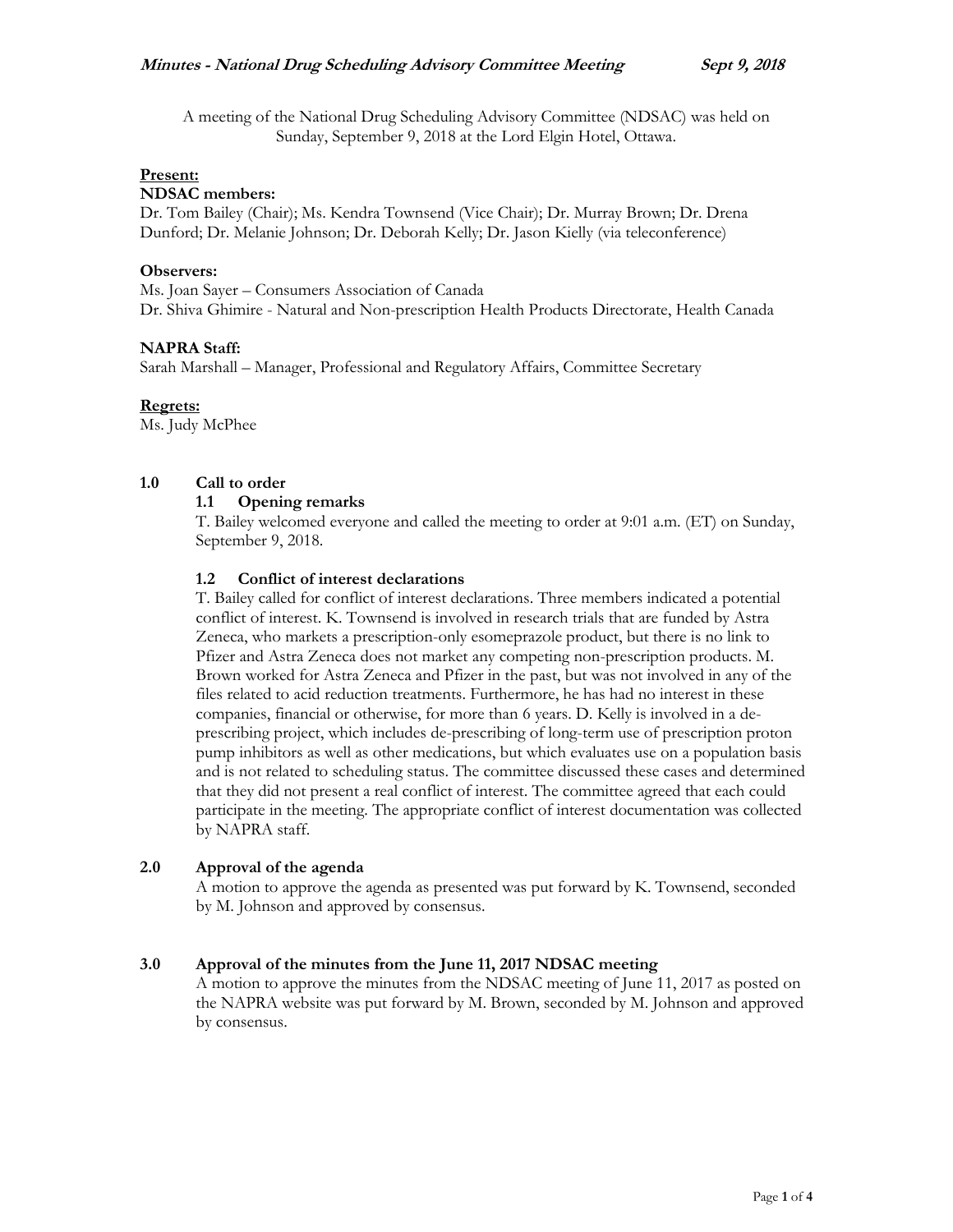### **4.0 New Business**

**4.1 Request for Schedule III status for esomeprazole magnesium trihydrate 20 mg delayed release capsules when sold for the 14-day treatment for frequent heartburn for the following package sizes: 280 mg (14 capsules), 560 mg (28 capsules), 840 mg (42 capsules)**

The committee reviewed and considered the application for drug scheduling. No requests for interested party status were received for this review. Four sets of comments were received via the alternate method of participation.

At 10:15 a.m., T. Bailey welcomed representatives from Pfizer Consumer Healthcare: Dr. Nardine Nakhla, Dr. David Johnson and Ms. Anjali Newman. The Pfizer representatives gave a short slide presentation to the committee, which was followed by a question and answer period.

The committee then discussed the information previously provided to them for review and consideration, including the Pfizer submission and the Alternate Method of Participation submissions, as well as the information received during the presentation and the subsequent question and answer period.

The committee remained concerned about the risks of long-term use of esomeprazole in a chronic, persistent or recurrent fashion that exceeds the recommended duration of use and re-treatment interval. The literature provides evidence of the recurring nature of heartburn and there is evidence to suggest that heartburn is likely to return before the approved retreatment interval of 4 months. It was noted that the re-treatment interval was not well understood by sub-populations in the label comprehension study. In addition, significant changes to the labelling have occurred since the study without a repeat label comprehension study being conducted. The committee noted a risk that patients will continue to self-treat with esomeprazole if it was effective for them in the past and indeed are seeing such cases in practice. Members agreed that this risk is increased with package sizes that exceed the recommended duration of use, as such package sizes imply that this amount of medication is safe to take without the intervention of a healthcare professional.

Additional evidence provided since the last NDSAC review of this molecule demonstrated that esomeprazole is unlikely to cause serious adverse effects or mask the symptoms or delay the diagnosis of serious disease when used appropriately for 14 days. However, although the evidence is conflicting and causality has not been established, members agreed that there is a possible association between the long-term use of esomeprazole and serious adverse effects such as infections, fractures and kidney problems, among others. Members also agreed that, although the risk is low, long-term self-treatment with esomeprazole may mask the symptoms or delay the diagnosis of serious conditions. Therefore, the committee agreed that a pharmacist should be available to reinforce the appropriate duration of use and retreatment schedule, assess the continued appropriateness of self-treatment, refer patients to a physician or other healthcare provider when appropriate and ensure that patients using the product long-term are monitored for potential serious adverse effects. The committee also agreed that package sizes exceeding the recommended duration of use are not appropriate as they are not consistent with the Health Canada approved duration of use for the nonprescription environment and could contribute to long-term use and its associated risks.

Members were concerned that the drug interaction information in the product labelling remained incomplete, despite the committee having noted similar concerns in 2015. The committee acknowledged that some of the potential pharmacokinetic interactions with esomeprazole have not been found to be clinically significant. However, the NDSAC was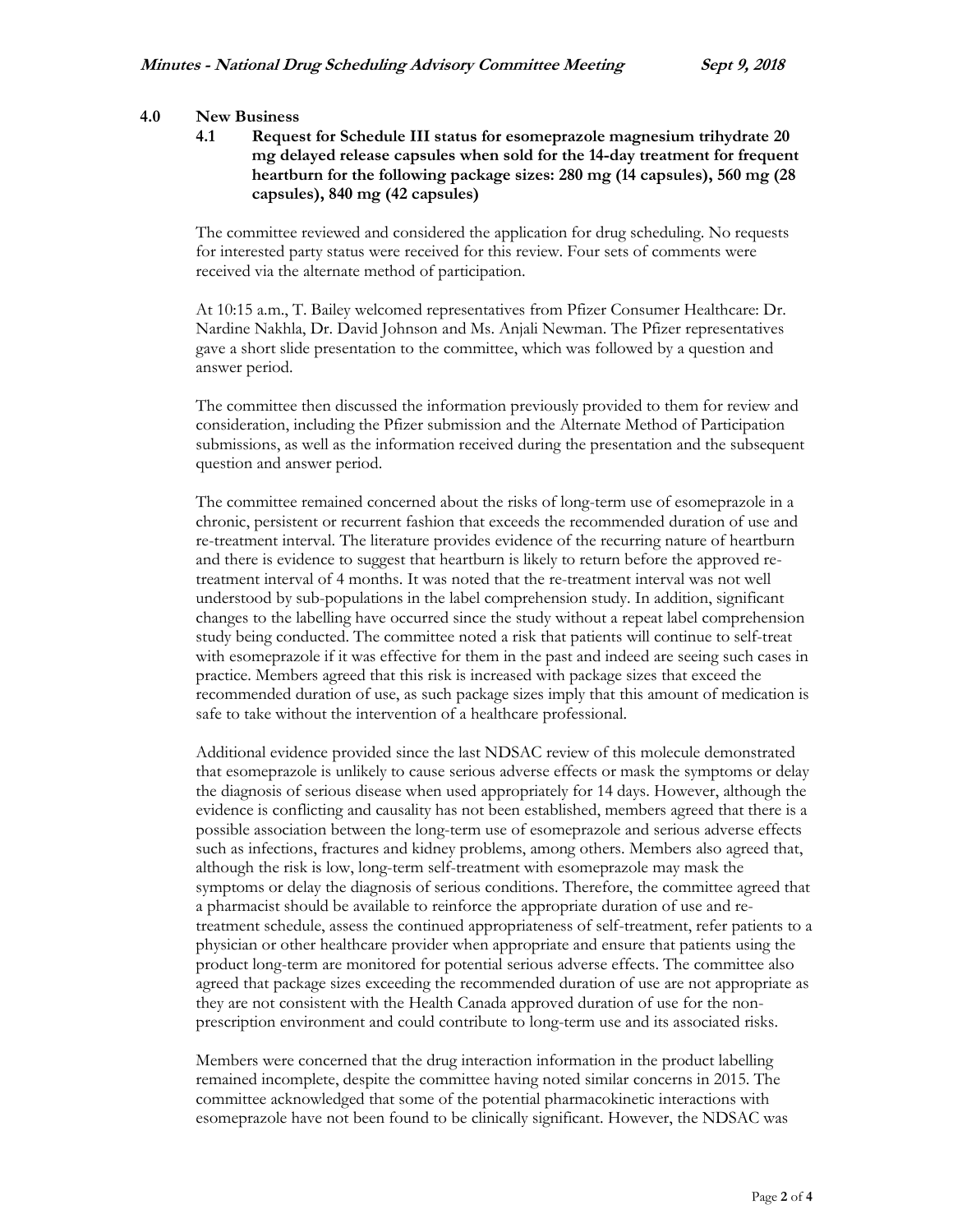## **Minutes - National Drug Scheduling Advisory Committee Meeting Sept 9, 2018**

particularly concerned with the lack of warning about the potentially serious drug interactions with rilpivirine and selective serotonin re-uptake inhibitors, particularly citalopram and escitalopram, which are supported by numerous references. During the meeting, the Pfizer representatives indicated that they have submitted a labelling change to Health Canada to update the product monograph (including the patient information leaflet) and product labels to include information on these two interactions. The committee agreed that, should these changes be made as indicated, it would alleviate a number of their concerns regarding the need for a pharmacist to expand on limited information in the product labelling.

The committee was concerned about extending the results of the Canadian label comprehension study provided to the current labelling, given the large number of changes that have been made to the labelling since the time of the study. The committee decided that a pharmacist should be available to clarify the labelling, given the lack of evidence to support comprehension of the current labelling. A pharmacist could also assist patients with selfassessment and identification of alarm symptoms or other situations in which they should not take the product and reinforce the appropriate duration of use and re-treatment interval to minimize the risks of long-term use. However, given the additional post-market safety data for esomeprazole in self-selection environments in other jurisdictions since the previous NDSAC review, members agreed that pharmacist intervention would not be required in all cases. The committee noted that this decision is dependent on the proposed labelling changes. Should the drug interaction information remain incomplete, members agreed that the safety risks would require the intervention of a pharmacist.

T. Bailey led the group in a review of the applicability of the National Drug Scheduling Factors. It was determined that, should the product monograph and drug labels be updated as indicated by Pfizer, the following scheduling factors were applicable to esomeprazole magnesium trihydrate 20 mg delayed release capsules when sold for the 14-day treatment for frequent heartburn:

#I-6, II-2, III-1, III-2, III-3, III-5.

The committee discussed the overall best fit for the scheduling of this drug. The committee noted that, with the exception of the concerns regarding limited drug interaction information in the labelling, many of its concerns were related to the risks of long-term self-treatment with esomeprazole. As such, the NDSAC determined that, should the product monograph and labelling be updated as indicated, Schedule III would be the best fit for package sizes consistent with the Health Canada approved duration of use of 14 days for the nonprescription setting.

The committee did not want to finalize its recommendations until it has the opportunity to review the final revisions to the product monograph and labelling regarding drug interactions. However, members agreed that a draft motion could be made pending receipt and review of the updated product monograph and labelling.

A draft motion was put forward:

It was moved by K. Townsend, seconded by D. Kelly: to recommend that **esomeprazole or its salts, when sold for the 14-day treatment for frequent heartburn at a daily dose of 20 mg, in package sizes of no more than 280 mg of esomeprazole, be granted Schedule III status, and esomeprazole or its salts, EXCEPT when sold for the 14-day treatment for frequent heartburn at a daily dose of 20 mg in package sizes of no more than 280 mg of esomeprazole, be retained in Schedule I; subject to verification of the final revisions to the Health Canada approved product monograph and labelling regarding drug interactions.**